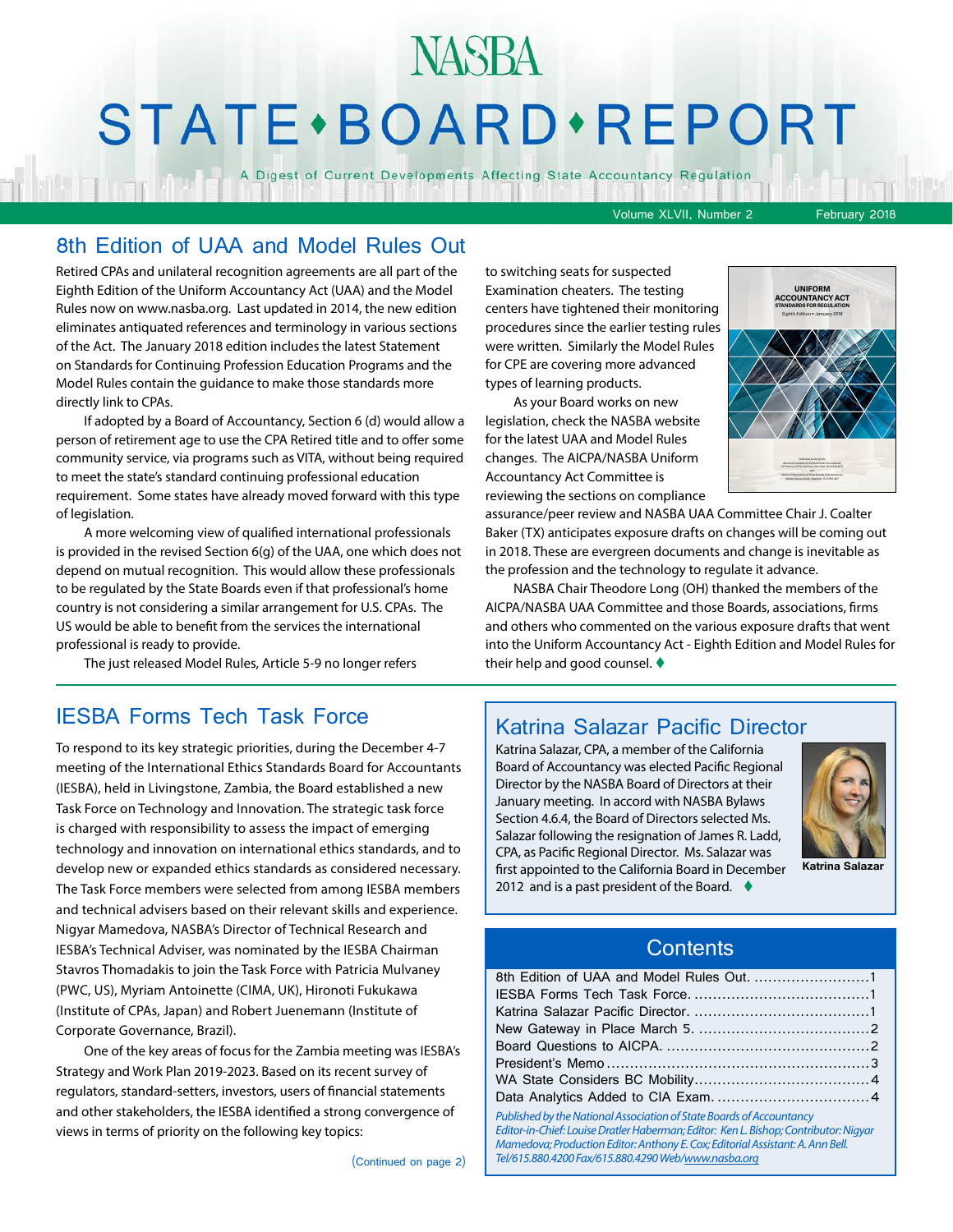#### <span id="page-1-0"></span>New Gateway in Place March 5

The next version of the Gateway and the National Candidate Database will be up and running on Monday, March 5, 2018. State Board staff are being instructed on how to work with the new system, which is more user-friendly and offers enhanced data security. Examination candidates have been advised that, to allow for the migration of data into the new system, they will not be able to print or reprint their Notices to Schedule (NTS) or have the system accept payments from February 17 through March 4. The new version will be ready to resume all services at 12:00 a.m. Central Standard Time on March 5. Neither candidate testing nor Prometric scheduling will be affected by the Gateway's migration timeline.  $\blacklozenge$ 

#### **GATEWAY MIGRATION TIMELINE**



#### Board Questions to AICPA

January 2018 marked the end of the first year of the joint operation of the American Institute of Certified Public Accountants and the Chartered Institute of Management Accountants under the umbrella of the Association of International Certified Professional Accountants and that relationship has raised questions for State Boards of Accountancy. At the NASBA Board's January meeting, a summary report of the questions gathered from 43 State Boards by NASBA's Reorganization Impact Task Force was presented by Task Force Chair John Dailey (NJ). Since the Board's meeting, NASBA staff members have presented the questions to the Institute and have been advised that responses are being researched and developed.

 The Boards raised questions about legal and contractual compliance with the new entity as well as public confusion arising from the joint venture's structure and functions.

Virtually all of the State Boards' acts and rules reference AICPA standards, as well as mandating programs and courses owned by the Institute; consequently, if ownership of any of those things have shifted to the Association there are concerns for the states, the Task Force concluded.

President and CEO Ken Bishop said responses from the Institute will be used to prepare for the discussions at the June Regional Meetings .  $\blacklozenge$ 

### IESBA Forms Tech Task Force

(Continued from page 1)

- Trends and developments in technology and innovation
- Emerging or newer models of service delivery
- Tax planning and related services
- **Materiality**
- Definitions of "public interest entity" and "listed entity."

In addition, IESBA agreed to add to its 2018 agenda a review of the independence provisions pertaining to non-assurance services, a review of the international Ethics Code to align with the International Standard on Assurance Engagements (ISAE) 3000, Assurance Engagements Other Than Audits or Reviews of Historical Financial Information, and the development of enhanced electronic code.

IESBA is the International Federation of Accountants' (IFAC) board responsible for setting ethics standards (including auditor independence requirements) for professional accountants around the world. IESBA's activities have had significant impact on the U.S. accounting profession through the activities of the American Institute of Certified Public Accountants' Professional Ethics Executive Committee (PEEC), as the AICPA is a member of IFAC.

 The IESBA standards are also relevant to U.S. accounting firms that are members of various global networks which incorporate international audit-related and ethics standards as part of the common global audit methodology, training and governance. U.S. regulators, SEC and PCAOB, are also impacted by IFAC's audit-related and ethics standard-setting boards. The IESBA members include standard-setters, regulators, leaders of professional practices of accounting firms, academia, public members and other international stakeholders.

During its December meeting IESBA also discussed the Monitoring Group's recent consultation paper *Strengthening the Governance and Oversight of the International Audit-Related Standard-Setting Boards in the Public Interest* and obtained comments from the IFAC bodies around the globe. IFAC submitted a letter in response to the consultation and NASBA is also sending in a reply.

IESBA also finalized several important projects such as restructuring the international Code of Ethics, which contains new application material to clarify exercising professional skepticism for professional accountants performing audits and other assurance engagements. This is a major milestone for the IESBA since it can take up to several years to develop a single standard. Subject to the Public Interest Oversight Board (PIOB) approval, the restructured Code is expected to be released by early April 2018.

IESBA is also considering undertaking a long-term professional skepticism initiative which would evaluate the application of the concept to all professional accountants, beyond audits and other assurance engagements. IESBA plans to develop a consultation paper that would seek stakeholder views on this topic. Among other matters, the consultation paper would explore the specific behaviors that the public expects of all professional accountants, and whether to elaborate on the relationships between those behaviors and requirements of the IESBA Ethics Code. The draft of the consultation paper on professional skepticism will be discussed by IESBA during its March 2018 meeting in New York.  $\blacklozenge$ 

ent hatt im der kreat bestehtet vier mehr kast bare hatt im der kast bestehtet ist im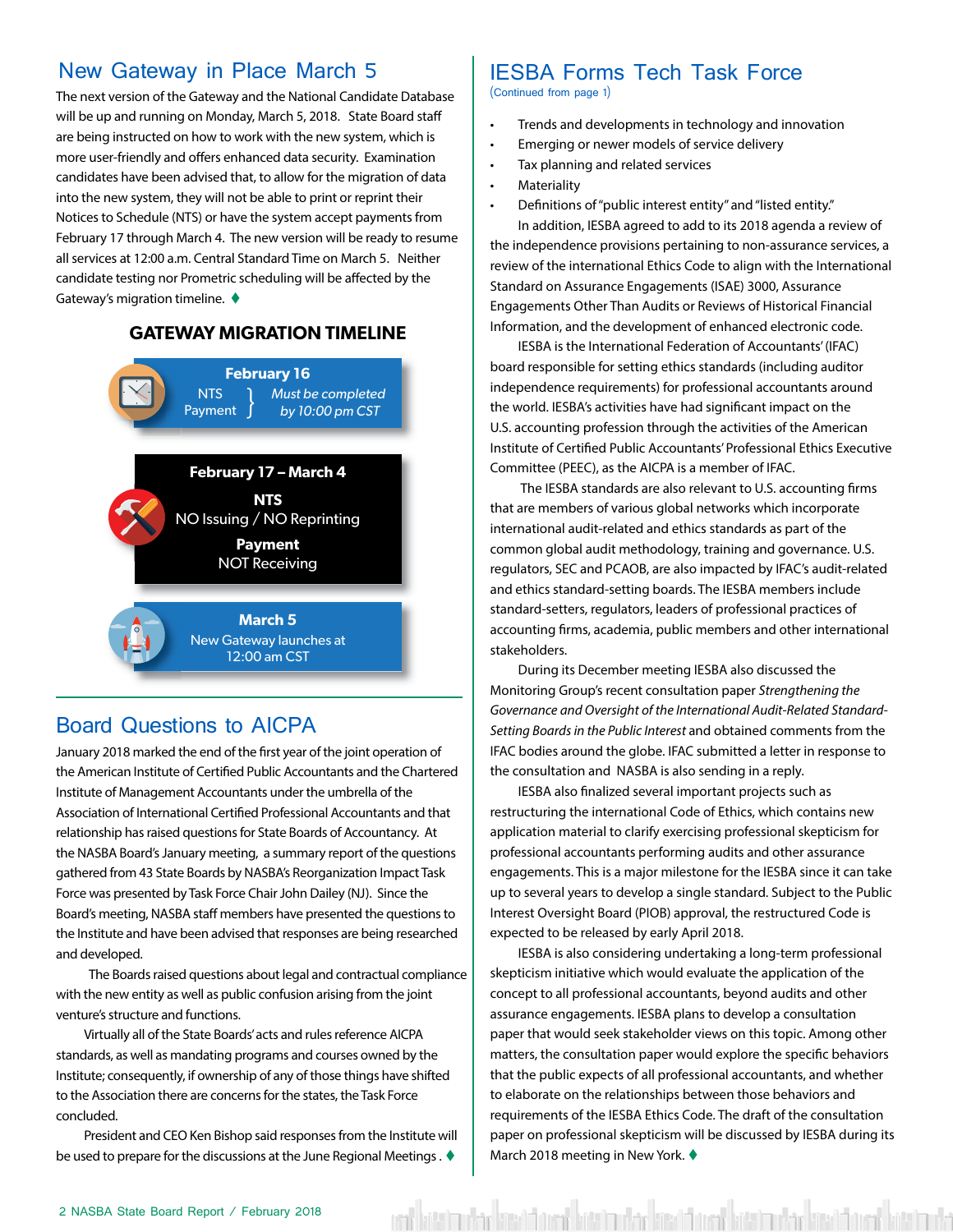# PRESIDENT'S MEMO

## **Diversity Action**

For the past several months I have been addressing the future of the CPA profession, specifically focusing on how data analytics and artificial

intelligence will impact practice, relevance and even the candidate pipeline. I am purposefully avoiding technology in this *Memo* as I know that, at upcoming NASBA meetings and conferences, the implications of technology will be a significant part of the agendas. The future of the profession, however, is much more about people than technology, and the importance of substantive diversity action is an imperative for a successful future.

In the proceeding sentence, I intentionally used the phrase "diversity action" versus "diversity discussion." During my term as President and in past roles, I have had the privilege of working with many outstanding thinkers and leaders, and I have heard countless discussions about diversity − but have witnessed relatively few substantive actions. In the current hyper-politically correct (PC) environment, many thoughtful leaders hold back from having meaningful discussions about diversity for fear they will misstep, have their intentions misunderstood or misrepresented. This is not a favorable condition for meaningful action.

I have been fortunate to know some leaders who were not afraid of having robust conversations. A couple of

years ago, I had the opportunity to discuss the importance of diversity action with Frank K. Ross, the first national president of the National Association of Black Accountants (NABA). He was awarded the



**Frank Ross**



**Bernie Milano**

and is now a leader in academia at Howard University. I will never forget our conversation when we concurred that wellmeaning individuals and organizations have been talking about diversity for decades, but unfortunately have inspired very limited action or material change. Hearing that conclusion from a true diversity pioneer amplified my determination to push for planning that produces action-driven results.

AICPA's Gold Medal for Distinguished Service, was one of the first African-American partners of an international firm (KPMG),

Another individual who is action and results-oriented is Bernard ("Bernie") Milano, president of The PhD Project. Anyone who knows Bernie understands that political correctness will not get in the way of having a frank discussion when he hears excuses or resistance to diversity action. NASBA is proud to be a sponsor of The PhD Project as the measurable outcomes and successes of the Project fall squarely into our mandate of accountability.

I should take a moment to "toot NASBA's own horn" as to successful diversity action. A look at NASBA's Board of Directors, staff, and governance leadership clearly illustrates the results of efforts and actions we have taken. We know we have challenges in maintaining the successes we have achieved to date. NASBA's leadership pipeline starts with Boards of Accountancy, and the Boards of Accountancy's pipeline is dependent on the number of diverse people in the profession.

That number is still dismally low when you consider the "browning" of America and the percentages of African-American and Hispanic-American CPAs in relation to the population, despite the years of discussions and efforts to attract diverse candidates. It seems that

new grassroots action is needed to move the bubble.

When there are discussions about CPAs and CPA firm diversity, the context is usually about what the big or regional firms are doing. Yet across rural America there are thousands of small towns and cities where the local CPAs play a critically important role in their communities' financial stability. I have visited many such firms and have rarely seen a person of color on the professional staff. I am certain that the void that I have witnessed was not because of prejudice or racism, but because there were virtually no CPAs of color available. What can we do to change that?

For years NASBA has participated in the Inroads program that has provided us with some excellent summer interns who are now valued members of our permanent full-time staff. We have also hired minority group members who learned about the CPA profession through working for NASBA and went on to pursue the training needed to become CPAs themselves.

What if, across America, local CPAs visited their local high school counselors and offered internships and employment to diverse students with math, business or IT acumen and interests, who probably have never considered working in an accounting firm? What if that internship was followed up by offering financial assistance for college, including summer employment, to those interns who demonstrate proficiency? Finally, what if that local firm offered a partnership-track position to the intern upon college graduation? As with any "what if" scenario, the ultimate outcome would depend upon many variables. However, actions always speak louder than words.

It's the beginning of busy season and perhaps the right time to offer some new opportunities. Maybe, by adding some diverse faces to your staff, you will not only bring in added talent and support, but also some new clients who appreciate that diversity! *Semper ad meliora (Always toward better things).*

> *— Ken L. Bishop President & CEO*

**Ken L. Bishop President & CEO**